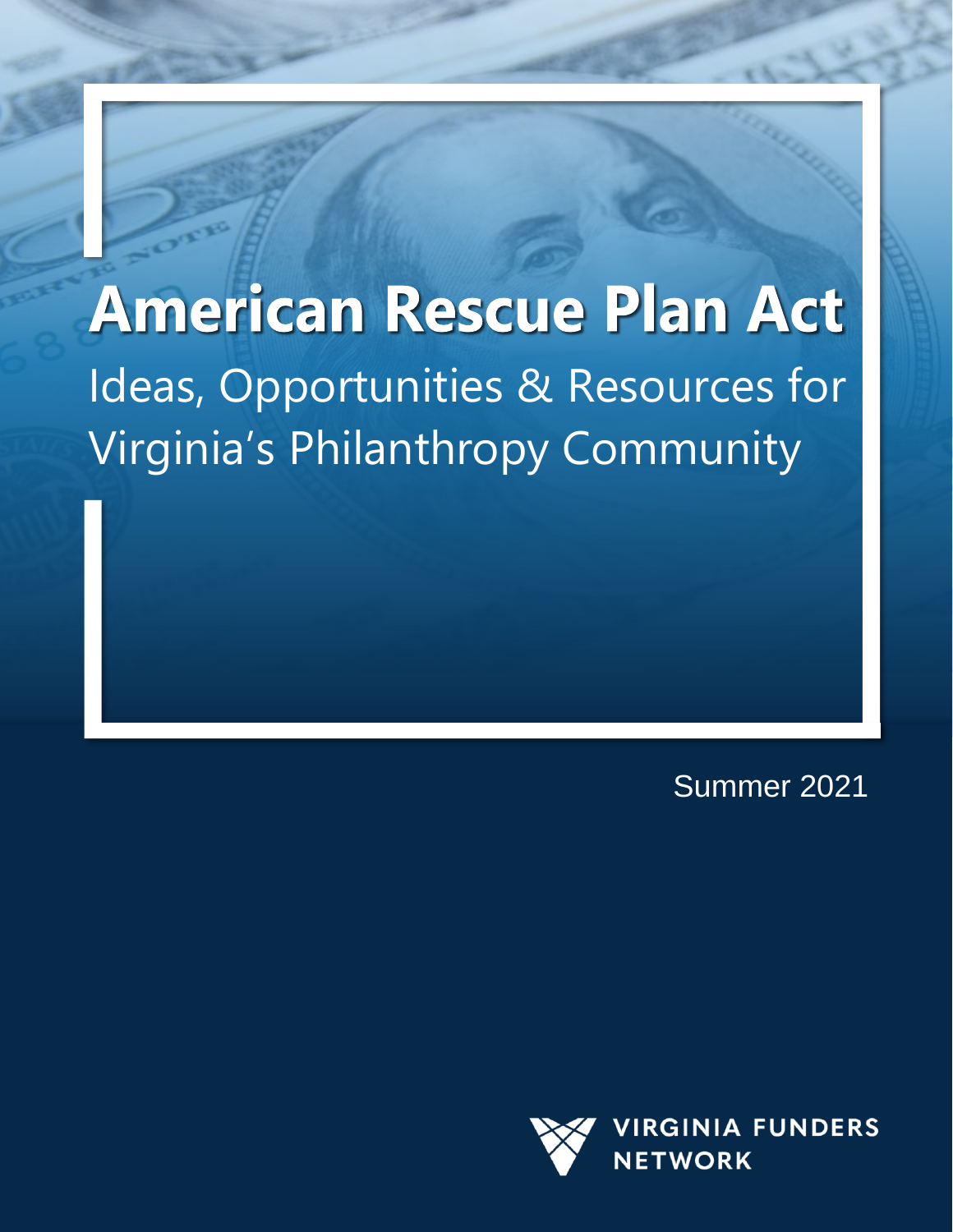# Introduction

The American Rescue Plan Act (ARPA) was signed into law by President Biden on March 11, 2021, enacting one of the largest economic relief programs in U.S. history. Of the bill's \$1.9 trillion, nearly \$7 billion is designated for Virginia to help alleviate the pandemic's financial burden on residents and families; expand access to affordable health coverage; address students' learning loss and mental health challenges; provide assistance to small businesses and local governments, and more. About half of this historic investment – \$4.3 billion – has been allocated directly to Virginia's counties and municipalities – those local communities where Virginia's philanthropic organizations focus the majority of their work. The other half of the funding will be allocated by the General Assembly at its special session scheduled to start August 2, 2021. In addition to funds specifically designated for states and local governments, there are expected to be funds allocated programmatically through federal agencies for which many community-based programs may be eligible.

ARPA's investment in the Commonwealth has the potential to reduce pandemic-related hardships experienced by many Virginians and begin to set the stage for a strong recovery that benefits all. At the Virginia Funders Network, we believe that philanthropy has an opportunity to work in partnership with local and state government officials, as well as with business and nonprofit leaders, to support the equitable and strategic allocation of these public dollars and to improve and expand the quality of community resources available to help Virginians thrive.

#### **The purpose of this document is to help philanthropic leaders:**

- 1. ensure the allocation, distribution, and use of funds in the Commonwealth addresses top community needs
- 2. advocate for accountability and help to track and document the use of these public resources
- 3. leverage these public funds with foundation and corporate support and other private funds
- 4. build stronger relationships with government at all levels across the Commonwealth, and
- 5. enhance opportunities for all Virginians to thrive.

#### **We've organized this document into three sections:**

Part 1: Opportunities and potential barriers to an equitable recovery

Part 2: Ideas for ways that Virginia funders can be engaged in the equitable allocation, distribution, and use of ARPA funds in their local communities.

Part 3: Resources for funders, including templates, samples, and links for additional information.

We hope this resource guide is useful for you and your colleagues as you work to ensure that all communities and residents across Virginia have the resources they need to thrive post-pandemic.

In service,







Main D Constanting

**Mark D. Constantine** *Chair*, VFN *President & CEO*, Richmond Memorial Health Foundation



Patricia n. mathews

**Patricia N. Mathews** *Vice Chair,* VFN *President & CEO*, Northern Virginia Health Foundation

#### **About Virginia Funders Network**

ARPA Resource Guide | Summer 2021 | p. VFN is a newly-established nonprofit membership association comprised of nearly 100 grantmaking organizations working to improve quality of life in the Commonwealth. Each year, our members invest more than \$250 million to support Virginia's most pressing community needs in areas such as education, health, housing, economic vitality, and social justice. VFN works to enhance the effectiveness of our members' work through networking, collaboration, learning, and leverage.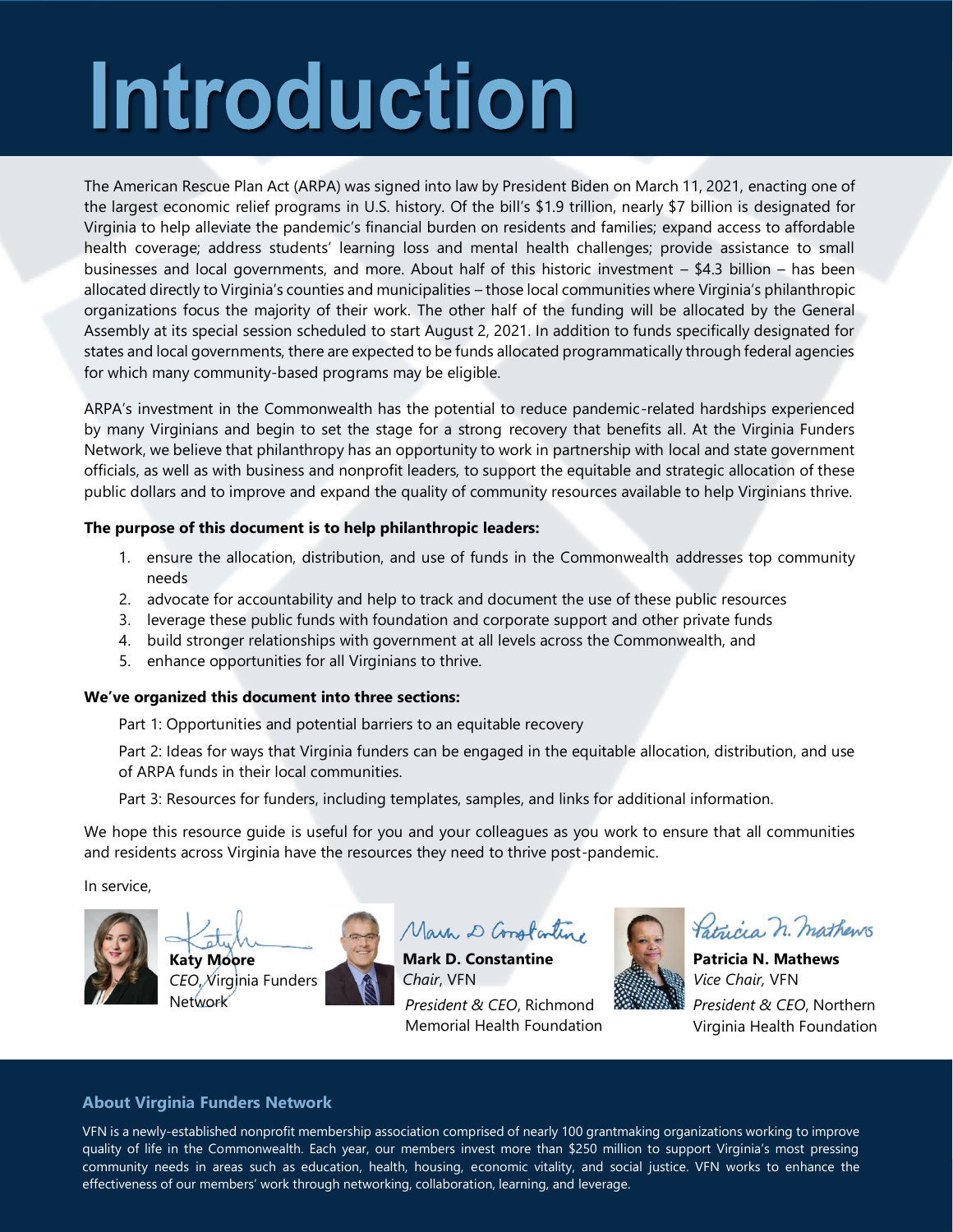## **PART ONE: The Opportunity**

The American Rescue Plan Act includes significant fiscal aid for states, territories, tribes, and localities through "State and Local Coronavirus Fiscal Recovery Funds." Starting in June 2021, communities across Virginia will receive a combined \$4.3 billion in Fiscal Recovery Funds to be used for:

- *Economic relief* to remedy impacts of the public health emergency for unemployed workers, small businesses, and nonprofits
- *Broadband infrastructure*, including fiber optics, and encouragement of use of providers with less profitpressure, such as nonprofits and co-operatives
- *Water and sewer infrastructure* with focused projects to improve access to clean drinking water and wastewater and stormwater infrastructure systems.
- *Modernization of cybersecurity*, including hardware, software, and protection of critical infrastructure.

Federal aid to state and local governments is intended to support various public health and economic responses to the pandemic. As the U.S. Treasury Department noted in its [April 2021 guidance,](https://home.treasury.gov/news/press-releases/jy0113) these funds cannot be used to offset revenue losses from legislative cuts to state and local taxes. Payments to states and localities will occur in [two tranches](https://www.naco.org/sites/default/files/documents/NACo-Analysis-of-State-and-Local-Recovery-Funds_March-8-2.pdf) spread across 2021 and 2022, with a December 2024 deadline to spend all funds.

#### **What is an Equitable Recovery?**

As the country navigates and recovers from the pandemic, the resulting economic crisis, and the social unrest around issues of race and politics of the past year, community leaders have an unprecedented opportunity to think boldly about community needs and opportunities and work to fix systems and policies that were broken and inequitable long before COVID arrived. The pandemic exposed and magnified economic and societal fault lines that have long fractured our nation. These chasms, such as disparities in education and access to quality affordable housing, good jobs, and social capital, often determine whether people are able to keep themselves and

their families safe, healthy, and financially secure. As the country, and Virginia, prepares to build back stronger, we cannot allow a return to the status quo. It is imperative that states and localities capitalize on this moment to assess whether their recovery policies are addressing or perpetuating inequities.

Applying an equity lens is a process for being deliberatively inclusive of all people and perspectives regardless of income, race, gender, religion or ability. It analyzes the impact of the design and implementation of policies on communities and residents – especially our neighbors who have traditionally been underserved or excluded – and identifies and potentially eliminates barriers to ensure that all residents and regions can thrive. Of course, equity approaches should be tailored to meet local needs and priorities. With ARPA, philanthropy has an opportunity to engage community members in the design and implementation of programs and policies that will directly impact their lives and communities.

#### **Opportunity: Broadband**

Fiscal Recovery Funds represent an opportunity to think strategically about key community needs and priorities, and catalyze equitable, long-term solutions. For example, the COVID-19 pandemic has laid bare the impact of the digital divide. Broadband access is a necessity just like water, gas, and electricity. During the pandemic, students without access to broadband were negatively impacted in their ability to learn and advance academically. Without digital equity, many Americans will never achieve economic self-sufficiency.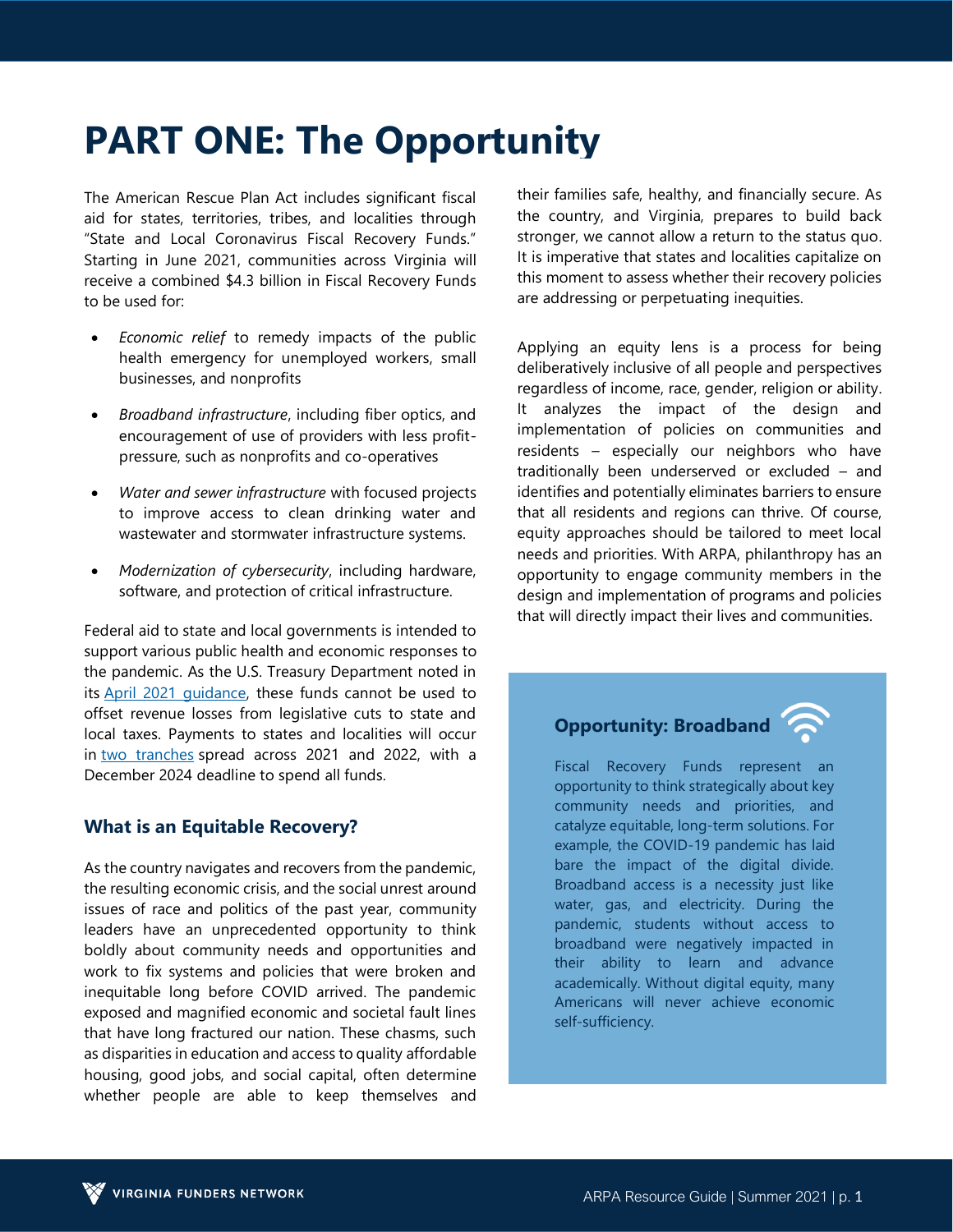#### **Potential Barriers to Equitable Recovery**

While there are many barriers to an equitable recovery, below are a few that funders are uniquely positioned to help address:

- *Lack of staff capacity:* The agencies administering these dollars, and the groups who may receive them, are likely overwhelmed with the challenges of the past year. They may not have sufficient capacity to develop and implement new strategies.
- *Hesitancy or unwillingness to take federal dollars*. Some jurisdictions may be concerned that Fiscal Recovery Funds will be unsustainable and may, therefore, be hesitant to take these dollars or to invest them in new ideas or programs.
- *Focusing solely on funding existing programs:* Now is the time to think ambitiously and creatively and to examine the status quo. Adding funding to existing government and societal systems that have historically excluded or underserved some Virginia communities will exacerbate the problem.

Leveraging public funds with philanthropic dollars can help to reduce barriers for individuals and families historically excluded from economic and social opportunities. In addition, philanthropy can serve as a neutral convenor and bring together diverse stakeholders to craft and implement inclusive policies and programs rooted firmly in fairness and justice.

## **PART TWO: The Role for Funders**

Below are some tips to help Virginia funders get involved in the conversations about the allocation, distribution, and use of ARPA funds in their communities. Every funder can play an important role:

- *be informed* about what is happening in your community
- *have a seat at the table* with other partners as the use of funds are being discussed and decided
- *convene multisector community partners*, including those more proximate to the needs in communities to have important conversations
- *provide funding and support* to build the voice and power of community members and organizations who should have a seat at the table
- *help nonprofit partners access and leverage public dollars* by, for example, providing funding for research and evaluation and supporting capacity building efforts – especially related to grant writing and reporting, and/or
- *serve as a leader* in implementation of strategies.

Any steps, no matter how small, constitute a good beginning to what will be a long journey. The drivers of inequity are far-reaching and systemic. Many of the

approaches needed to comprehensively address disparities will require long-term investment at multiple levels. Advancing equity and inclusion is hard, but philanthropic leaders have a track record of tackling many of our country's most intractable challenges and have been presented with another key opportunity to improve quality of life for all of Virginia's residents through ARPA.

#### **Leveraging Community Partnerships**

During the pandemic, many funders across Virginia came together with business and nonprofit leaders and other stakeholders in their communities to help address emergency needs, including responding to the immediate health crises and addressing residents' basic needs for food, shelter, childcare, and broadband access. These relationships, forged during a time of crises, can now be leveraged as ARPA monies begin to flow to localities.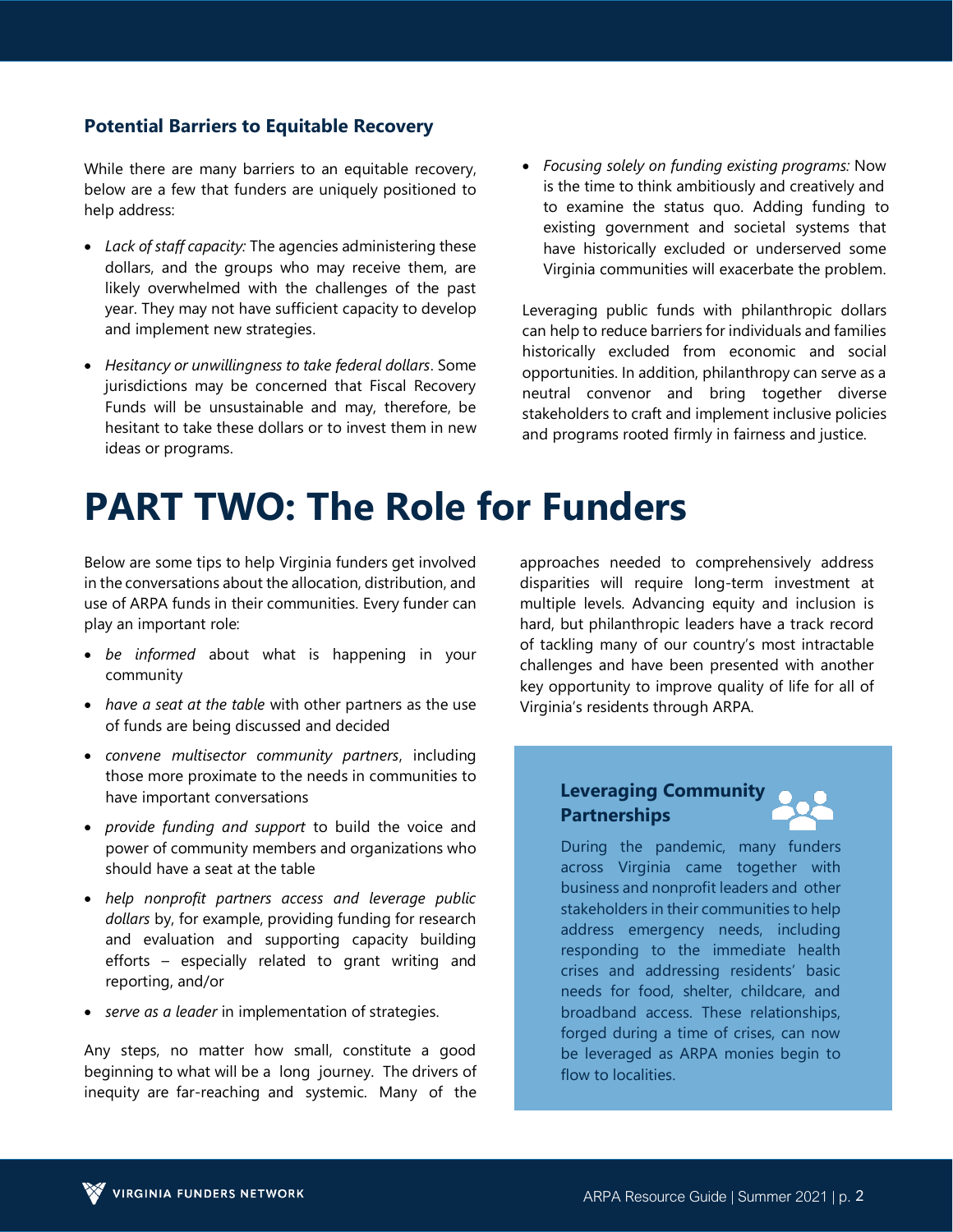#### **Prepare**

The first step is to become educated about the opportunity and talk to other key partners about their interests.

- *Understand how much money is potentially coming* into your community. **E[xplore your locale's allocation](https://www.naco.org/resources/featured/state-and-local-coronavirus-fiscal-recovery-funds)**.
- *Know your community and its areas of greatest need*. Check your local government's [Comprehensive Plan.](https://vacode.org/2016/15.2/II/22/3/) Is there a recent community needs assessment? Who are those persons most in need due to Covid-19 and the economic crisis?
- *Know how much money your locality currently spends to support those needs*. Check with your local government finance officer/budget to identify how funds are spent now on important community needs (e.g., health care and public health, housing, education, infrastructure).
- *Hold internal conversations to identify your organization's vision of community priorities and needs*. What are your recommendations for the best use of funds in your community, and how can your organization play a role in advocating for an equitable distribution of federal funds?
- *Identify strong partners and collaborations that could handle an influx of funds to address priorities*. Who are the agencies, organizations, and key partners in the community that can and should take a leadership role in addressing community needs?
- *Talk to potential partners about their plans and interests and identify possible areas of collaboration*.

#### **Convene Partners**

A powerful role that funders play is to convene key players. Foundations can use their influence to bring people together from across communities, sectors, and generations to develop thoughtful solutions and foster meaningful collaboration.

• *Provide thought partnership to state and local leaders.* As a neutral partner focused on the best for Virginia communities and residents, funders can ask what state and local officials need and how they can help. Building close relationships with the decisionmakers and staff can lead to longer-term change.

- *Bring together local government and diverse community stakeholders* to identify populations and communities in need and how ARPA funds might best be used in an equitable way:
	- o Topics might include upgrading public health services, providing assistance to people struggling to afford housing and utility bills, shoring up the state's unemployment system and replenishing the Unemployment Trust Fund, helping small businesses, and expanding broadband internet access to more Virginians.
	- o Local and state collaboratives work best when they are able to leverage national funding with investments from the state and local public, private, corporate, and philanthropic sectors. The most effective collaboratives also draw on the reach and expertise of the nonprofit sector to move dollars to partners on the ground with speed and accuracy.
- *Identify capacity issues at the local level and lend support.* There might be gaps in the ability of organizations to handle the large influx of federal funds, especially after the past year of managing through the COVID pandemic and its economic consequences. What supports or technical assistance can funders provide to support organizations with capacity issues? What supports from the business community can funders foster, especially those supports that utilize their voice and expertise in addition to capital.
- *Organize/Participate in Community Investment Boards* (CIBs). Comprised of diverse community stakeholders, CIBs can provide advice, oversight, and evaluation of how these hundreds of millions of dollars are allocated and used. Including impacted communities in decision-making tends to produce the most optimal results, as humancentered and community-centered design helps avoid costly mistakes in the implementation of policy solutions.
- *Convene government, business, and community leaders across jurisdictions* (ex: Southwest, Hampton Roads, Northern Virginia, etc.) to discuss regional approaches to use of ARPA funds.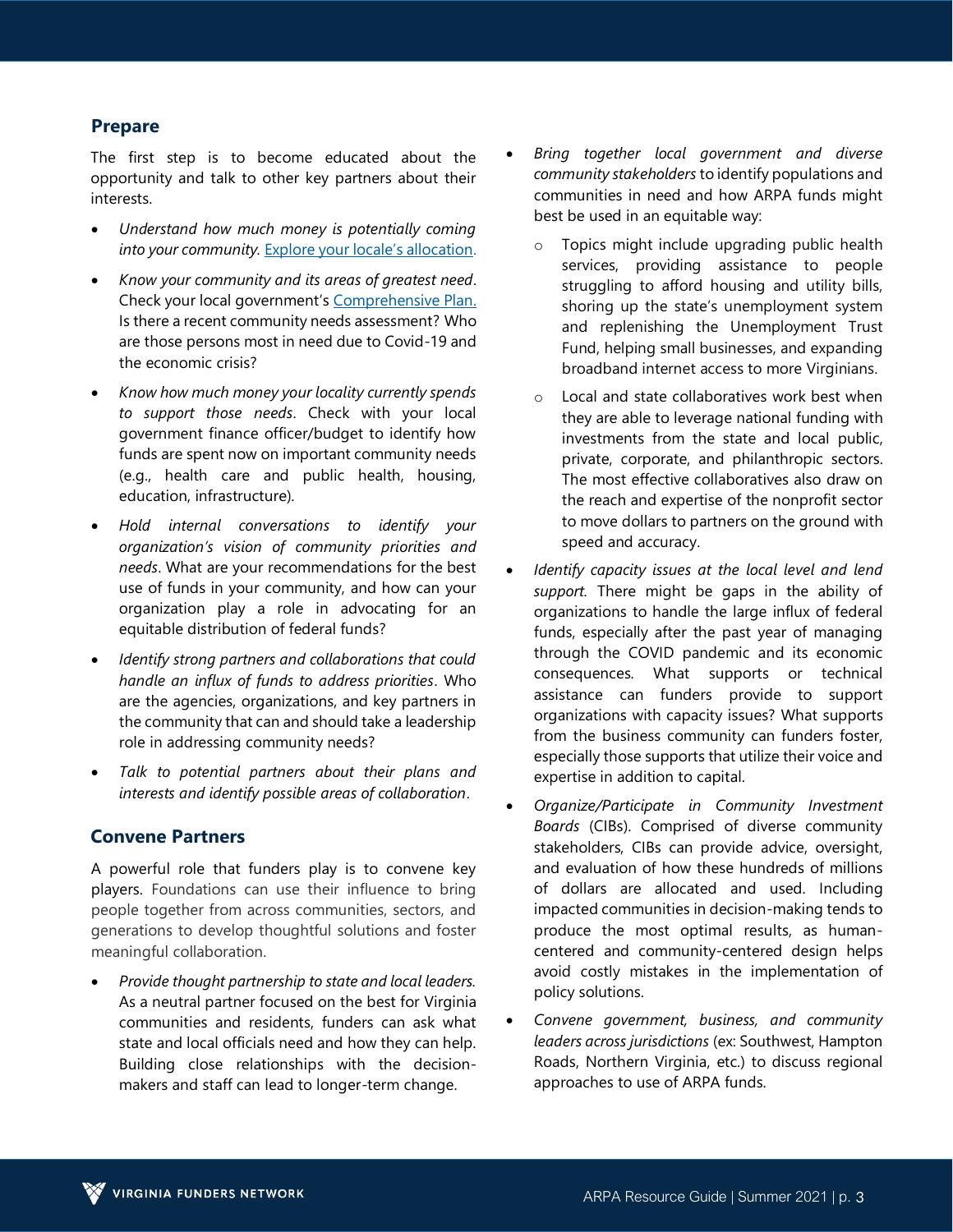#### **Advocate**

Funders can play an important role in highlighting needs and shaping public debate on important social issues.

- *Urge officials to support the equitable distribution of funds*. The billions in federal aid coming to Virginia from the \$1.9 trillion American Rescue Plan will be the main topic of a special General Assembly session beginning August 2, 2021. The session will focus largely on what priorities should get top prioritization with unallocated federal dollars.
- *Advance equitable policies, both short- and longterm*. Equitable policies ensure that every community and resident receives the resources and supports they need to thrive. Funders can be a voice for the importance of distributing and using ARPA funds in a fair and just manner.
- *Support lawmakers in building the collective will.* Funders have the relationships and resources needed to build community participation, buy-in, and support. Collective long-term investments in our communities and infrastructure will ensure collective recovery from the crisis.

#### **Leverage Funds for Greater Impact**

Using funds wisely often involves knowing what other funding is available, and either adding to, or complementing those funds with additional resources.

- *Identify additional funding that can supplement ARPA allocations* and expand community impact. In 2020, Funders in the Hampton Roads area leveraged CARES Act pandemic funding and provided the last necessary funds to open [a regional homeless shelter,](https://www.dailypress.com/government/local/vp-nw-regional-family-homeless-shelter-for-kids-20210520-s6d2gvosirgvnki47tcpc77eaa-story.html?utm_source=newsletter&utm_medium=email&utm_campaign=Don%27t%20Miss&utm_content=5571621516157#nws=true) serving 14 cities and counties. This is just one example of ways funders can align giving and leverage public funding.
- *Build robust outreach operations* focused on publicizing available funding and resources. Maximizing the impact of ARPA funding will require that nonprofit organizations and area residents know about available funding and can navigate the processes needed to access it. The Community Foundation for Loudoun and Northern Fauquier Counties recently sent [this email](https://www.smore.com/br7du-funding-alert?ref=email) to nonprofits and faith-based organizations in their service area announcing available ARPA funding.
- *Provide technical assistance to communities*. Once priorities are identified, grantees and nonprofit organizations in the community may need assistance in implementing programs. Funders can help by providing funding, or technical assistance like communications support, assessment of evaluation resources, or data infrastructure. Funders may also be able to engage the local business community in these efforts.
- *Use more flexible and responsive grantmaking strategies to serve those most in need*. For example, foundations can loosen grant restrictions, provide more unrestricted funding, and reduce what they ask of grantees. Check out the [Trust Based Philanthropy Project](https://static1.squarespace.com/static/607452f8ad01dc4dd54fc41f/t/609871cf7f0bf7797f3e4c12/1620603343379/TBP-Overview-final.pdf) for more ideas and how-tos.

#### **Example: Advocate & Leverage**



ACT for Alexandria, the community foundation in Alexandria, created a [mini](https://www.surveymonkey.com/r/ALXarpaengagement)[grant program](https://www.surveymonkey.com/r/ALXarpaengagement) to support local nonprofits' efforts to advocate for the prioritization of ARPA funds.

As the Alexandria City Council approves the use of ARPA funds, ACT plans to align the funding priorities of its discretionary Resilience Fund to complement and/or fill in the gaps from the city's allocations.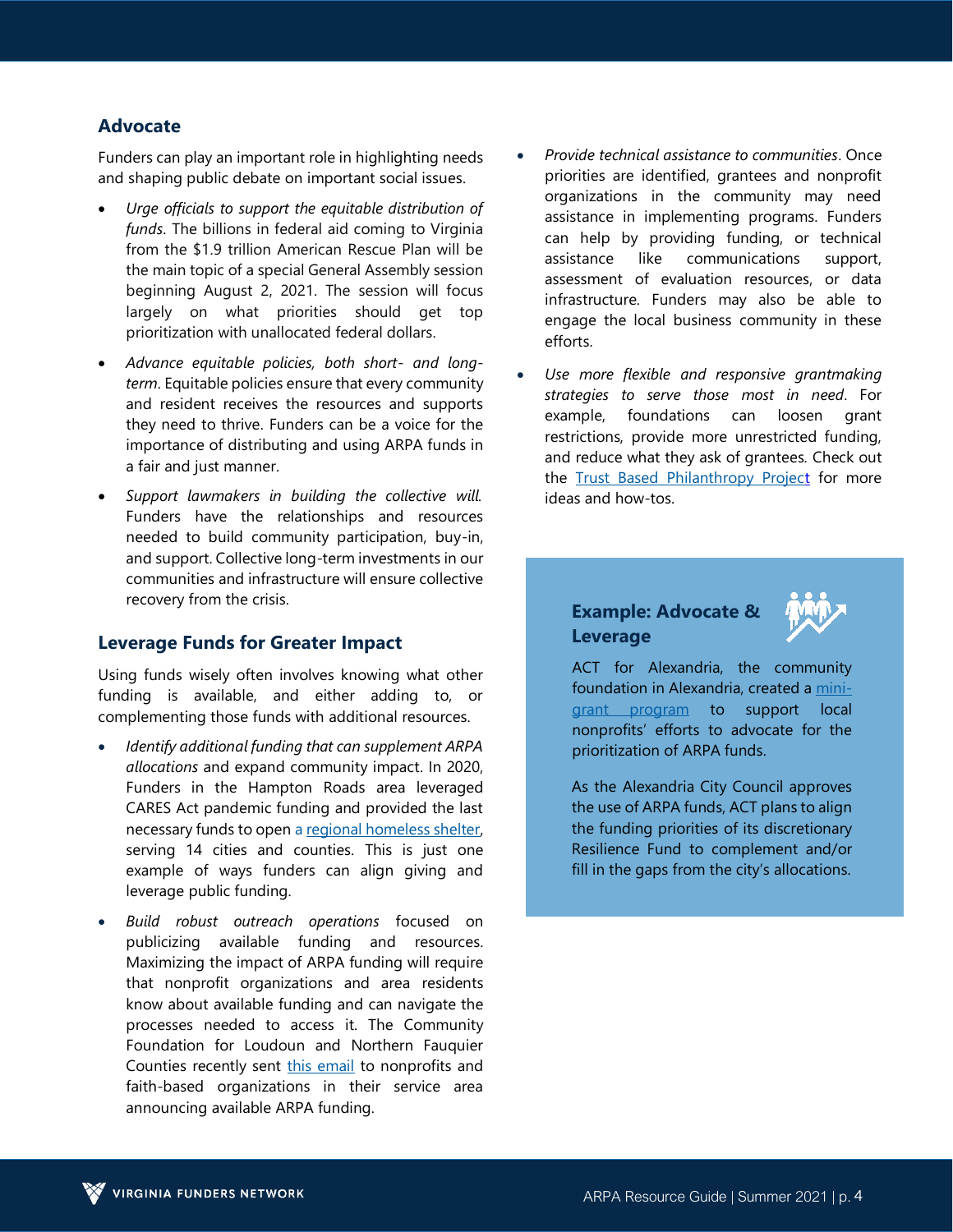## **PART THREE: Resources**

#### **Community Engagement:**

- [Opinion: Community Investment Boards for an](https://independentsector.org/news-post/needed-community-investment-boards-for-an-effective-american-rescue-plan/) [Effective American Rescue Plan](https://independentsector.org/news-post/needed-community-investment-boards-for-an-effective-american-rescue-plan/)
- [How to Leverage Federal Dollars to Advance Equity](https://calmatters.org/commentary/my-turn/2021/05/how-to-leverage-federal-dollars-to-advance-equity-through-community-councils/) [through Community Councils](https://calmatters.org/commentary/my-turn/2021/05/how-to-leverage-federal-dollars-to-advance-equity-through-community-councils/)
- [Equity and Voice in Local Government Budgeting](https://theseap.org/wp-content/uploads/Local-Budgeting-Report.pdf)
- Strengthening State and Local Economies in Partnership with Nonprofits: Principles, Recommendations, and Models for Investing [Coronavirus State and Local Fiscal Recovery Funds](https://cep.org/foundations-respond-to-crisis/)

#### **Crisis grantmaking:**

• [Center for Effective Philanthropy Funders Respond to](https://thecommonwealthinstitute.org/research/federal-aid-for-schools-addressing-pandemic-impacts-and-a-springboard-to-a-better-future/) **Crises** 

#### **E[ducation:](https://drive.google.com/file/d/1iitJUDVaMeecbyv9DlbZVyzZUEnQq_U4/view)**

- The Commonwealth Institute: Federal Aid for Schools
- Early Childhood Funders Collaborative: Strategic [Grantmaking During an Unprecedented Opportunity](https://www.funderstogether.org/staying_focused_on_racial_equity_philanthropy_s_role_in_implementation_of_american_rescue_act_dollars)

#### **Housing:**

- Funders Together to End Homelessness Racial Equity
- **SEAP Rental and Eviction Policies**

#### **P[overty & economic opportunity:](https://eitcfunders.org/focus-areas/equity-and-the-tax-code/american-rescue-plan-resources/)**

- The Commonwealth Institute: Taking Stock and Looking Forward: Virginia's Economy and Policies to Build a Stronger Future
- EITC Funders Network: ARPA Resources

#### **Equity:**

**[Sample Equity Roadmap](https://docs.google.com/presentation/d/e/2PACX-1vSI3aLlk1hZ5y-CLY8_BrxPuxpaqlcbhDTlCNp06uCPXcrL-gcVVyZf0GyUJz6rdcxARbNTiwy5Y3G2/pub?start=false&loop=true&delayms=60000&slide=id.ga336d5ea47_0_0) for Philanthropic Funders** 

#### **Equitable recovery from COVID-19:**

- [RWJF Health Equity Principles for Responding](https://www.rwjf.org/en/library/research/2020/05/health-equity-principles-for-state-and-local-leaders-in-responding-to-reopening-and-recovering-from-covid-19.html) [to, Reopening, and Recovering from COVID-19](https://www.rwjf.org/en/library/research/2020/05/health-equity-principles-for-state-and-local-leaders-in-responding-to-reopening-and-recovering-from-covid-19.html)
- [CBPP Three Principles for an Antiracist,](https://www.cbpp.org/research/state-budget-and-tax/3-principles-for-an-antiracist-equitable-state-response-to-covid-19) [Equitable State Response to COVID-19](https://www.cbpp.org/research/state-budget-and-tax/3-principles-for-an-antiracist-equitable-state-response-to-covid-19)

#### **Health equity:**

- [CDC Health Equity Resources](https://www.cdc.gov/coronavirus/2019-ncov/community/health-equity/index.html)
- [RWJF: Achieving Health Equity](https://www.rwjf.org/en/library/features/achieving-health-equity.html)
- [House Joint Resolution No. 537: Recog](https://drive.google.com/file/d/1iitJUDVaMeecbyv9DlbZVyzZUEnQq_U4/view)[nizing](https://lis.virginia.gov/cgi-bin/legp604.exe?212+ful+HJ537ER) [that Racism is a Public Health Crisis in Virginia](https://lis.virginia.gov/cgi-bin/legp604.exe?212+ful+HJ537ER)
- [Why Discrimination is a Health Issue](https://www.rwjf.org/en/blog/2017/10/discrimination-is-a-health-issue.html?rid=0032S00002MT8kNQAT&et_cid=2465870)
- Virginia's h[ealth equity dashboards:](https://www.nbc29.com/2021/05/18/virginia-launches-nations-first-statewide-health-equity-dashboards/)
	- o [Equity in Action](https://www.governor.virginia.gov/diversity/equity-dashboards/overview)
	- o **[Equity at a Glance](https://www.vdh.virginia.gov/equity-at-a-glance/)**
- [RWJF on Race, Racism and Health](https://www.rwjf.org/en/library/collections/racism-and-health.html?rid=0032S00002MT8kNQAT&et_cid=2465870)

#### **[Equity, climate and health:](https://thecommonwealthinstitute.org/the-half-sheet/taking-stock-and-looking-forward-virginias-economy-and-policies-to-build-a-stronger-future/)**

• [Investing at the Frontline of Climate Ch](https://thecommonwealthinstitute.org/the-half-sheet/taking-stock-and-looking-forward-virginias-economy-and-policies-to-build-a-stronger-future/)[ange](https://climatehealthequitytoolkit.org/)

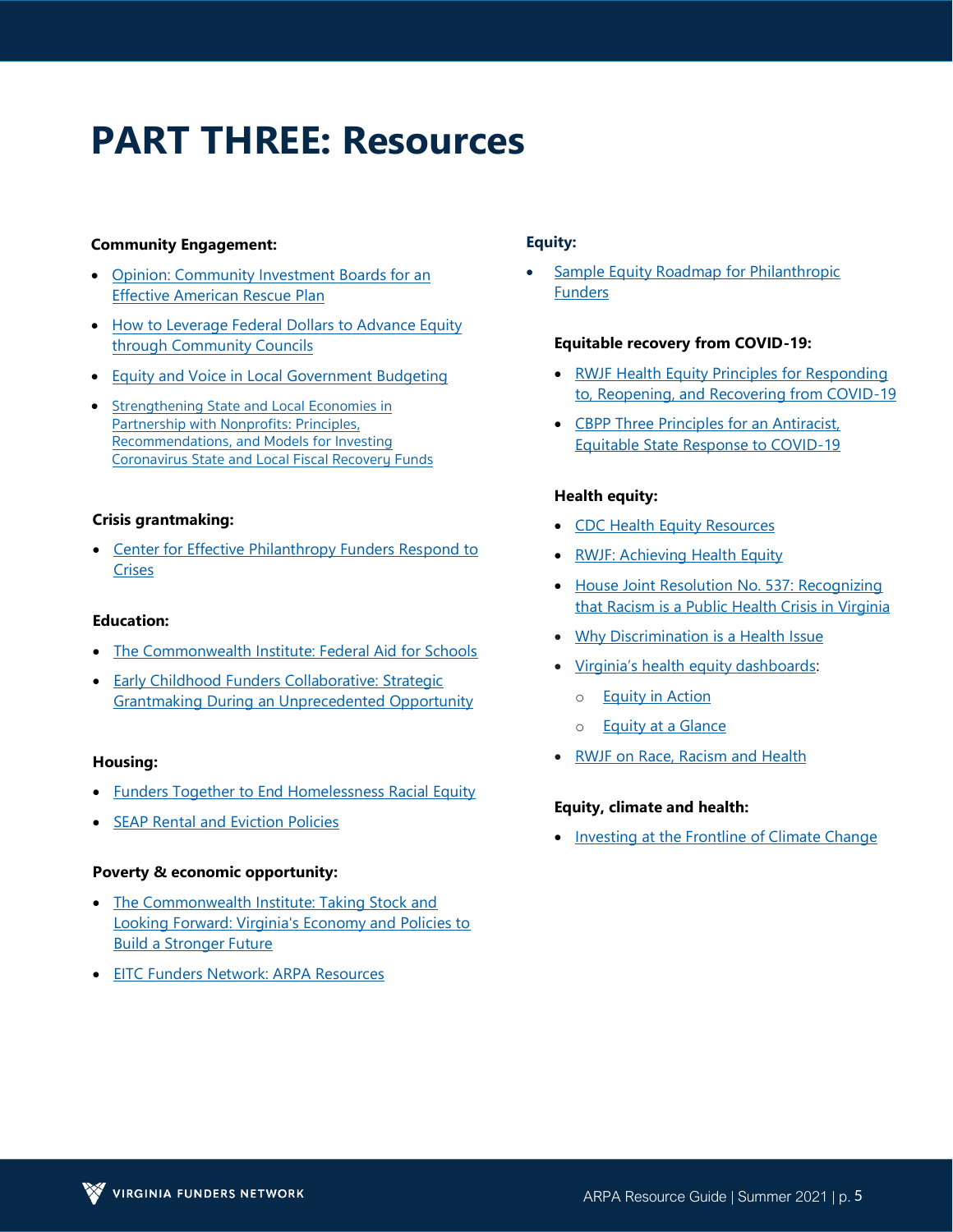#### **Sample Invitation to a Community Meeting**

Use this invitation to bring together government, nonprofit, business, and other community leaders to discuss the strategic use of ARPA State and Local Coronavirus Fiscal Recovery Funds in your community.

#### Dear [INSERT NAME],

The [INSERT your organization's name] would like to invite you to attend a community meeting about the American Rescue Plan Act (ARPA) monies coming to Virginia and to our community. We will discuss what funds will be available in our county/community, and will talk about recommendations for allocating the funds so that all community members can thrive. Although you are already hearing about plans for some monies that are already starting to flow into the state and our area, there is still time and opportunity to impact how funders are distributed in our community.

[INSERT Meeting Location/Zoom Link] [INSERT Date/Time]

#### Background

ARPA was signed into law on March 11, 2021 and \$130 billion in direct funding is coming to local governments across the U.S. to aid them in combatting the challenges created by the pandemic – including \$7 billion allocated to Virginia. ARPA funds can support strategic initiatives that encourage recovery while also accelerating progress towards long-range community goals. We are interested in using the opportunity to support and improve the quality of life of all members of this community.

During this meeting you will have an opportunity to learn more about ARPA funds and to provide input on the best use of those funds to meet our community needs. We are very interested in your input and encourage your attendance at this meeting.

If you have any questions before the meeting or during the process, please contact [INSERT name/email]. We hope you can join us!

Sincerely,

[INSERT NAME/SIGNATURE]

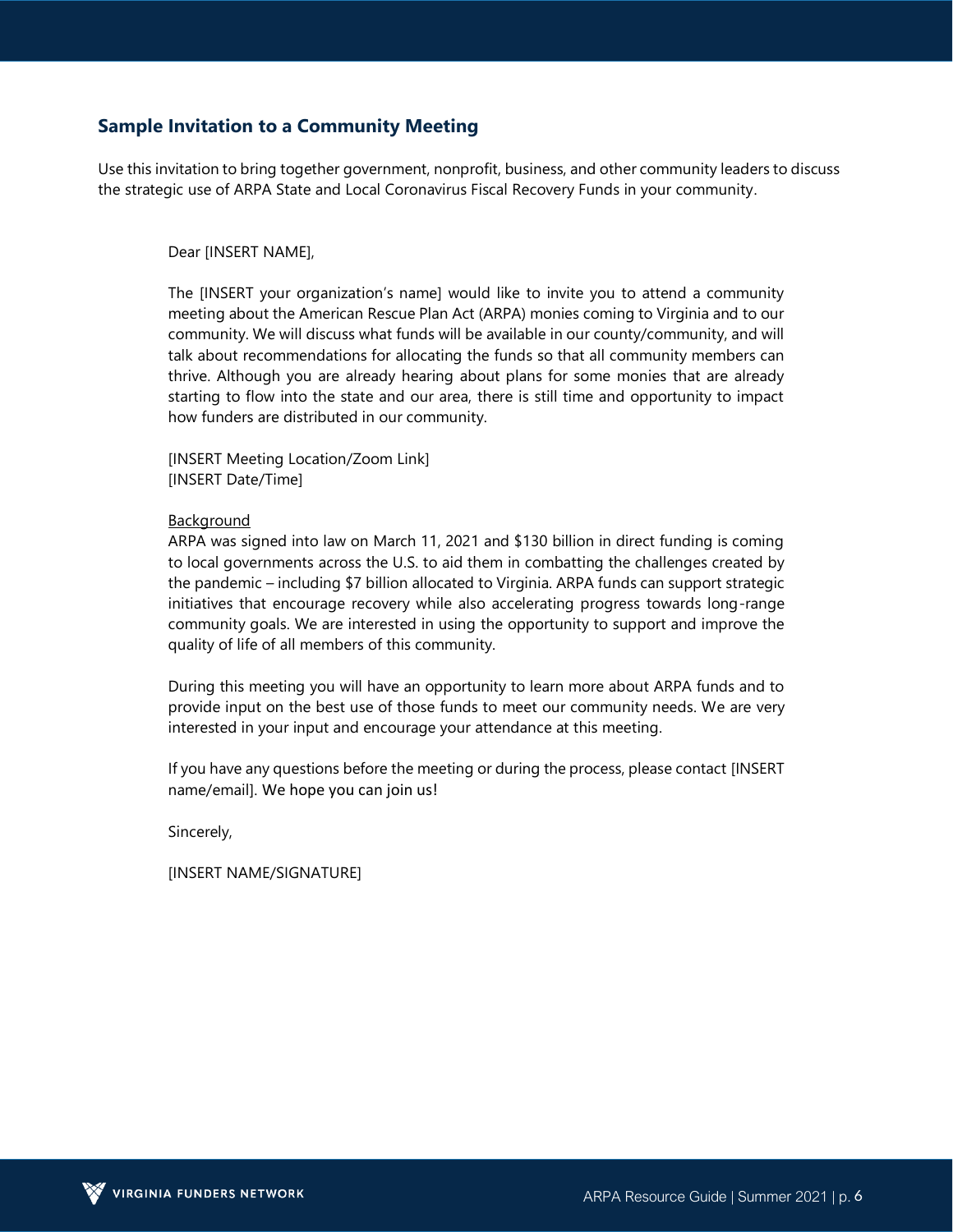#### **Sample Invitation to a Community Meeting**

Use this invitation to bring together nonprofit and community leaders to discuss ways to ensure that individuals and families are aware of and can access the variety of cash assistance programs made available through ARPA. This language is based on an [event the Robins Foundation is hosting](https://us02web.zoom.us/meeting/register/tZAld-mspzorGtH5RAH9is2SrSk247o1dBOC) for community leaders in the Richmond region.

Dear [INSERT NAME],

Many individuals and families in our community recently became eligible for critical cash assistance through the American Rescue Plan Act, but may not be aware of the resources available to them. Given the connection between this assistance and positive education, health, and other well-being indicators, it is critical we ensure individuals and families are aware of these opportunities.

The [INSERT your organization's name] would like to invite you to attend a community meeting about the American Rescue Plan Act (ARPA) monies coming to Virginia and to our community. During this meeting we will discuss what funds will be available in our county/community and will seek your input on recommendations for strategically allocating the funds to ensure that all our community members have what they need to thrive.

We will also discuss the best ways to support community members who need help accessing ARPA's tax credits and other individual and family benefits, including exploring what information and resources partners have now and what information and resources partners still need.

[INSERT Meeting Location/Zoom Link] [INSERT Date/Time] {INSERT Registration Information]

#### Background

ARPA was signed into law on March 11, 2021 and \$130 billion in direct funding is coming to local governments across the U.S. to aid them in combatting the challenges created by the pandemic – including \$7 billion allocated to Virginia. ARPA funds can support strategic initiatives that encourage recovery while also accelerating progress towards long-range community goals. We are interested in using the opportunity to support and improve the quality of life of all members of this community.

If you have any questions before the meeting or during the process, please contact [INSERT name/email]. We hope you can join us!

Sincerely,

[INSERT NAME/SIGNATURE]

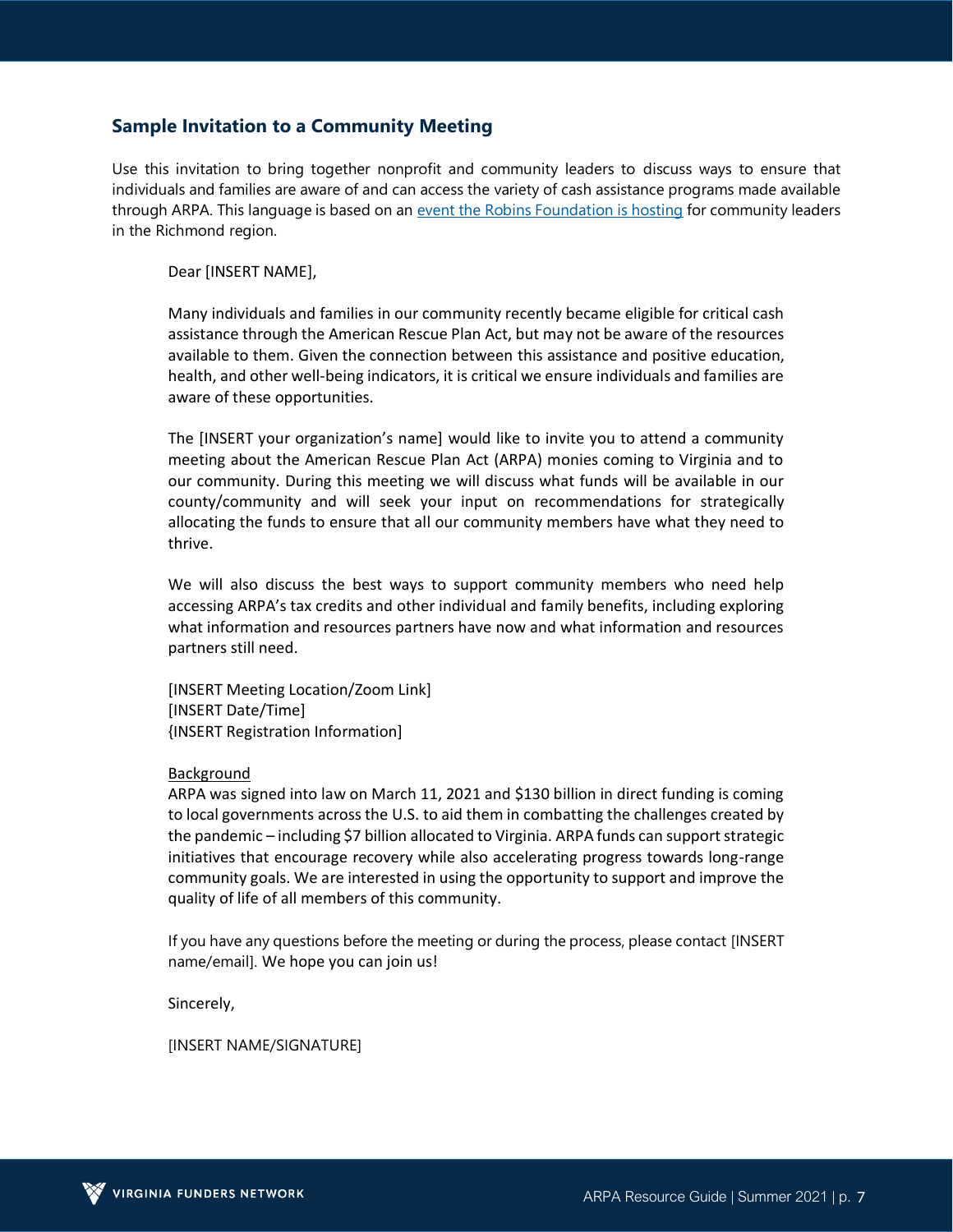#### **Model Resolution**

Adapted from the Southern Economic Advancement Project (SEAP)

#### **MODEL LOCAL GOVERNMENT RESOLUTION REGARDING THE USE OF AMERICAN RESCUE PLAN ACT (ARPA) FUNDS**

**Committing the [City/Town/County/Parish of , ] to the strategic, equitable, transparent, and responsible use of American Rescue Plan funds.**

**WHEREAS**, the COVID-19 global pandemic caused unprecedented health and economic impacts to communities worldwide and across the United States;

**WHEREAS**, the pandemic has resulted in a tragic loss of life, created long-term health impacts for many survivors, isolated our seniors, wreaked havoc on the mental health of millions, overburdened health care systems, and exacerbated many of the underlying vulnerabilities in our communities;

**WHEREAS,** the economic impacts triggered by the pandemic caused millions of jobs to be lost, thousands of small businesses to close, and in many instances resulted in those least able to afford missing work becoming the most exposed to infection;

**WHEREAS**, these severe and extended economic impacts have led to increased insecurity for local families who struggle to meet household expenses for housing, food, and basic utilities;

**WHEREAS**, the negative health outcomes from the COVID-19 virus have been found to disproportionately affect communities of color;

**WHEREAS**, the loss of jobs and income due to the pandemic's economic downturn have been borne to a greater degree by our most vulnerable lower income households;

**WHEREAS**, the measures taken to minimize the spread of the COVID-19 virus also caused significant disruption to the nature and form of our community's civic discourse, through limitations on public gatherings and forums;

**WHEREAS**, the ARPA was signed into law on March 11, 2021 in which the federal government has taken the heretofore unprecedented action to appropriate \$130 billion in direct funding to local governments to aid them in combatting the challenges created by the pandemic;

**WHEREAS**, the funds provided by the ARPA may be used for a variety of purposes related to rebuilding and strengthening our communities so long as the funds are spent by December 31, 2024;

**WHEREAS**, these ARPA funds will provide a significant one-time, supplemental resource for our local government to use for the benefit of our community;

**WHEREAS**, these ARPA funds can support strategic initiatives that encourage recovery while also accelerating progress towards long-range community goals;

**WHEREAS**, this [City/Town/County/Parish] is committed to using the opportunity created by the ARPA funds to uplift, support, and improve the quality of life of all members of this community;

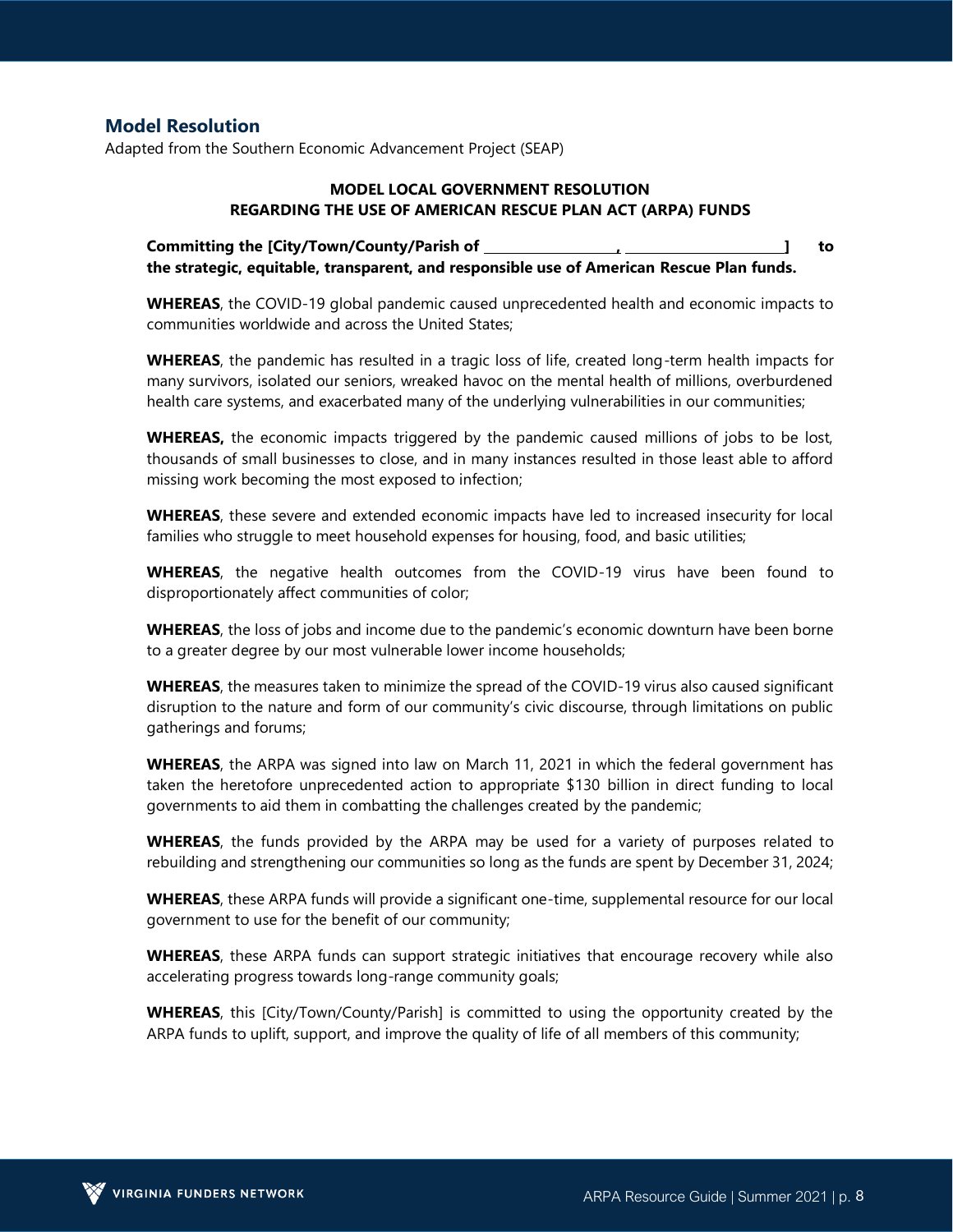#### **NOW, THEREFORE, BE IT RESOLVED [BY THE MAYOR AND CITY COUNCIL/COUNTY COMMISSION OF CITY/TOWN/COUNTY/PARISH]:**

- 1. The [city/town/county/parish] declares that in utilizing ARPA funds, priority shall be given to the following: supporting economic recovery for all with special emphasis to aiding those on the lower end of the wage scale, improving public health and safety, supporting local businesses and workforce development, increasing access to and improving the quality of public education, improving equity outcomes, and supporting the housing needs in our community.
- 2. The [city/town/county/parish] will seek community input on the use of ARPA funds, and will incorporate community perspectives in decision-making related to ARPA resources. Recognizing that true inclusivity often requires making an extra effort to obtain input from those in disadvantaged groups, a variety of methods will be used to engage with the citizenry.
- 3. The [city/town/county/parish] will commit to a high degree of accountability and transparency in the use of ARPA funds, and will provide regular and accessible information to the community regarding the allocation of ARPA funds to various uses.
- 4. The [city/town/county/parish] will commit to measuring outcomes and results from the use of ARPA funds, and will provide this information to the community proactively, using accessible platforms and communication tools.

This resolution having obtained the votes necessary for passage is hereby adopted on (date).

Attest:

On behalf of the [city/town/county] of \_\_\_\_\_\_\_\_\_\_\_\_\_\_\_, \_\_\_\_\_\_\_\_\_\_\_\_\_\_\_\_\_.